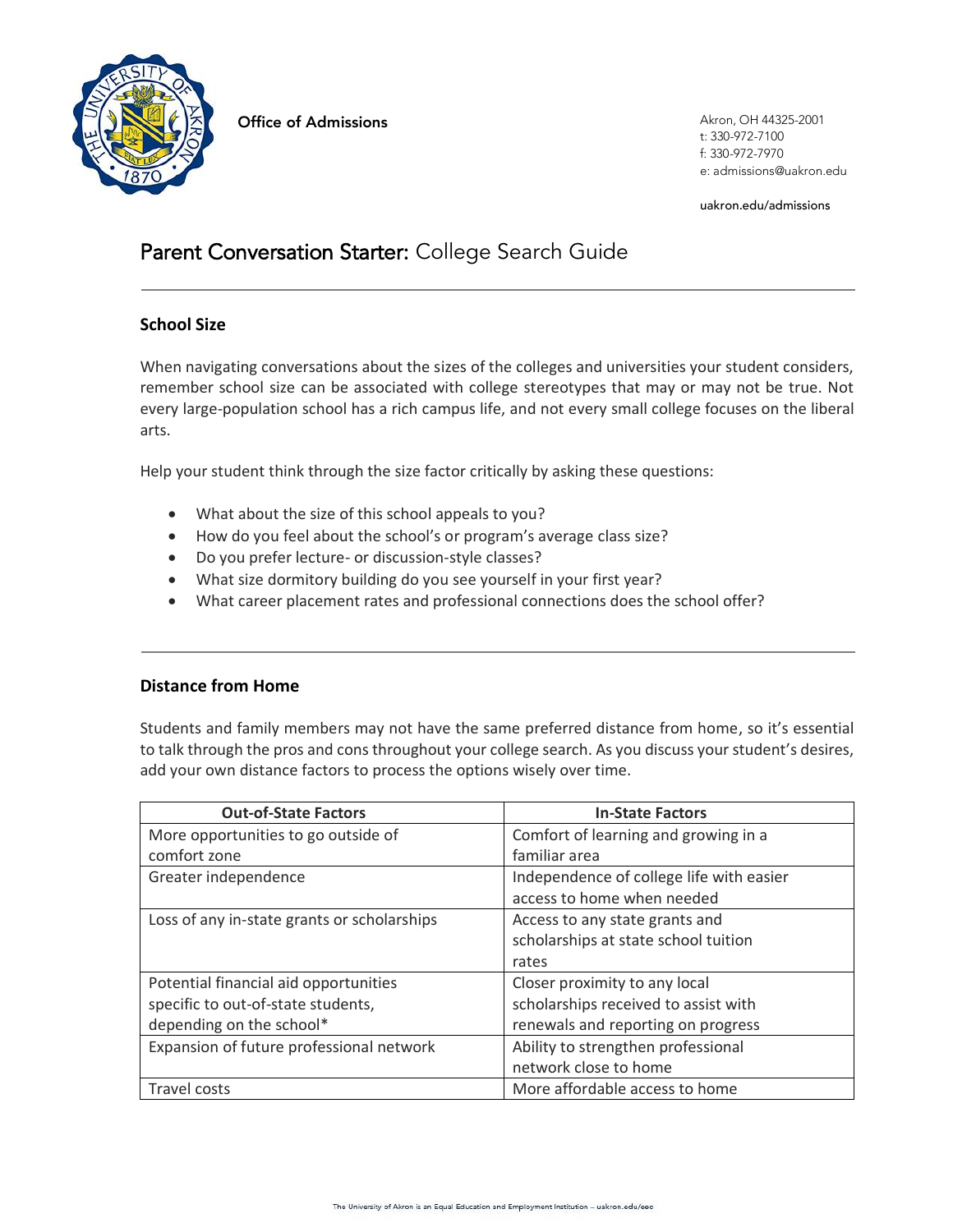[\\*Akron Advantage Award for Out-of-State Students](https://www.uakron.edu/admissions/undergraduate/out-of-state)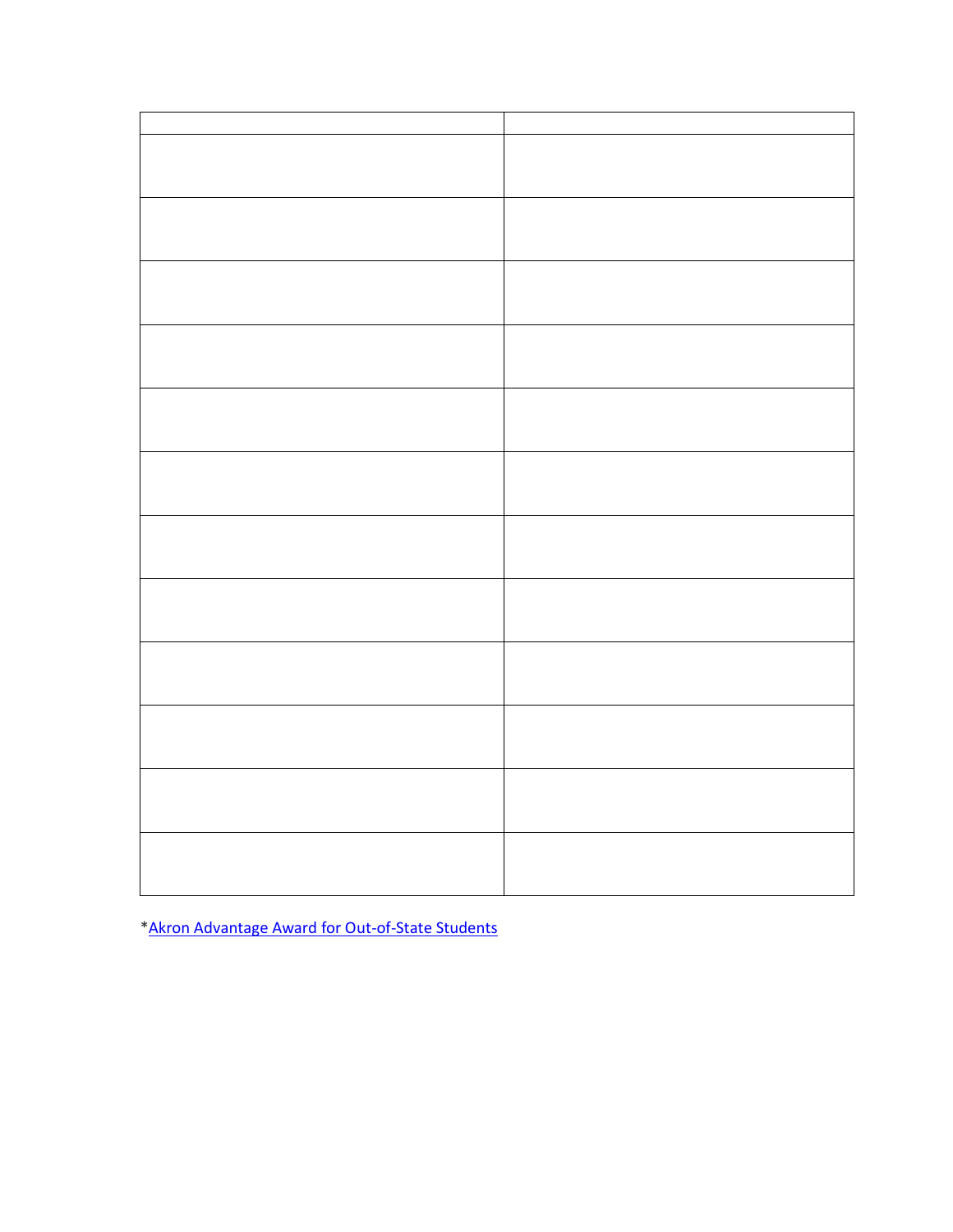#### **Admission Requirements**

As admission requirements can quickly rule out—or in—your student's options, talk through this topic early on in your student's search. Talk realistically together, and encourage your student in their interests. As they start weighing their options, your student may doubt their own abilities or invest all their hopes in one school. Remind them to pursue schools with a range of admission requirements, including aspirational schools and schools they safely meet all requirements for—all of which should offer a program that fits their interests.

When comparing multiple schools' admission requirements, consider using and adapting this worksheet to your student's needs. Additional fields might include merit-based scholarship requirements, honors program requirements, and early application deadlines.\* This worksheet can help your student fully understand their choices and build excitement around their realistic options.

|                                | School 1 | School 2 | School 3 |
|--------------------------------|----------|----------|----------|
| <b>GPA</b>                     |          |          |          |
| <b>SAT</b>                     |          |          |          |
| <b>ACT</b>                     |          |          |          |
| <b>Essay Required?</b>         |          |          |          |
| <b>Program Name</b>            |          |          |          |
| <b>Program-Specific</b>        |          |          |          |
| <b>Requirements</b>            |          |          |          |
| <b>Application Deadline</b>    |          |          |          |
| <b>Estimated Response Date</b> |          |          |          |
|                                |          |          |          |
|                                |          |          |          |
|                                |          |          |          |
|                                |          |          |          |

[\\*How to Apply to UA](https://www.uakron.edu/admissions/undergraduate/who-are-you/new-freshman/index.dot)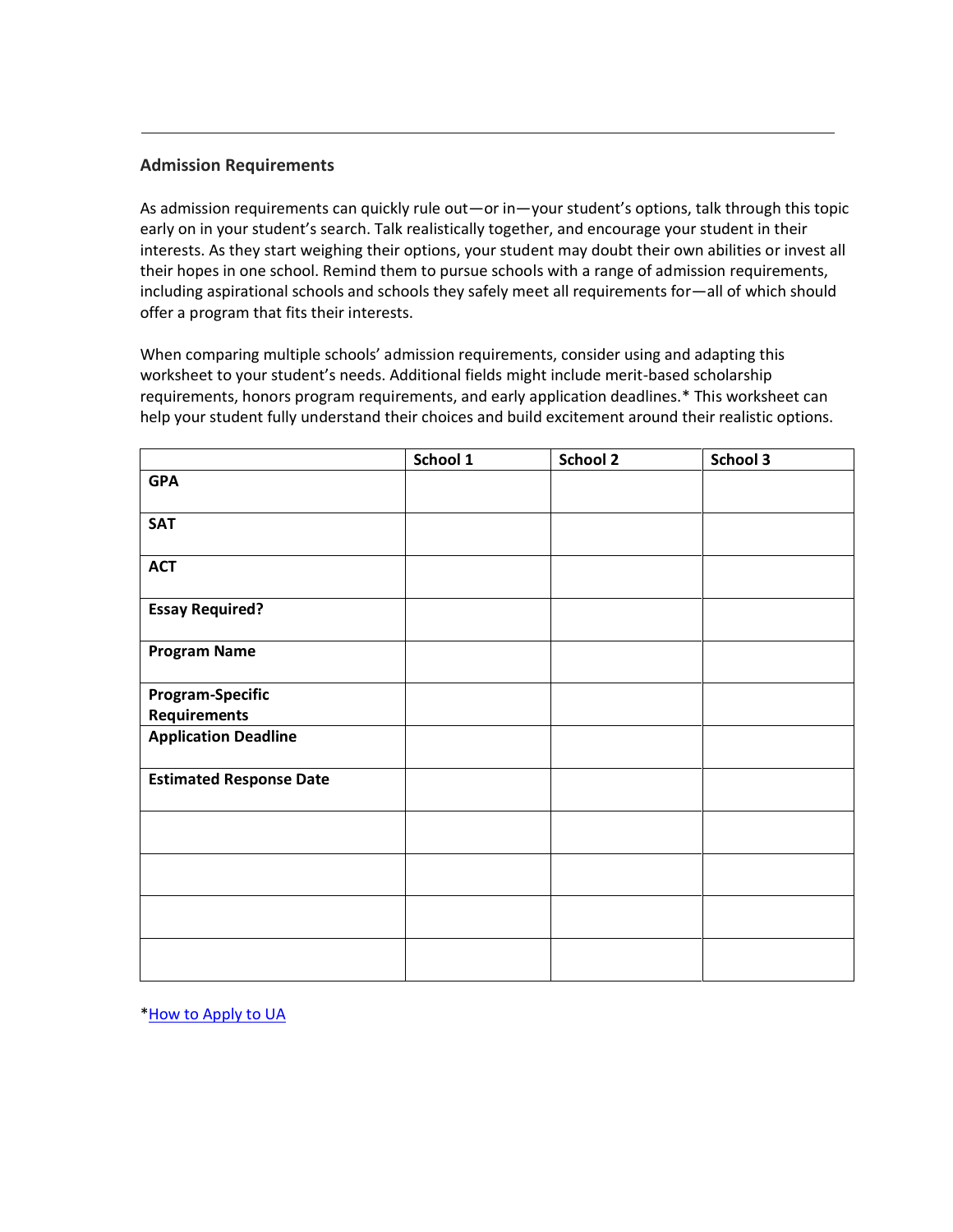#### **Programs and Majors Available**

If your student already has specific career goals, show your support by encouraging their interests and helping them compare programs across schools.

Regardless of your student's current interests, help them keep their options open by looking at the full range of majors and the academic approach a school offers. If interests change over time, being at a school that provides a well-rounded education and transferrable skills can ease that transition.

Find out how many credit hours the major requires (outside of general education requirements). While more extensive program-specific requirements can indicate a higher level of rigor, they can also make it more difficult for your student to switch majors during their second, or even first, year of college and graduate according to the original timeline. Help your student find schools that require **a healthy balance of program-specific courses and general education courses**—particularly general education courses that would be beneficial to a variety of majors and/or your student's professional development.

[Explore UA Undergraduate Majors](https://www.uakron.edu/academics_majors/undergraduate/index.dot)

#### **Tuition and Costs**

When considering your student's options, remind yourself and your student that the tuition and costs each school lists are often off-set b[y financial aid](https://discover.uakron.edu/family-parent-info-hub-organic/MakeCollegeAffordable) from the federal and state governments, and even the school itself. Help your student remain realistic about your total budget, and know that you'll need to wait to receive a personalized financial package from each school your student is accepted to before fully understanding the total costs.

Setting budget expectations early can ease the decision-making process when you and your student do receive all the information you need. Start talking through financial details with your student to help both of you brainstorm the financial questions you need answered.

[UA Tuition & Fees](https://www.uakron.edu/admissions/undergraduate/tuition_fees.dot)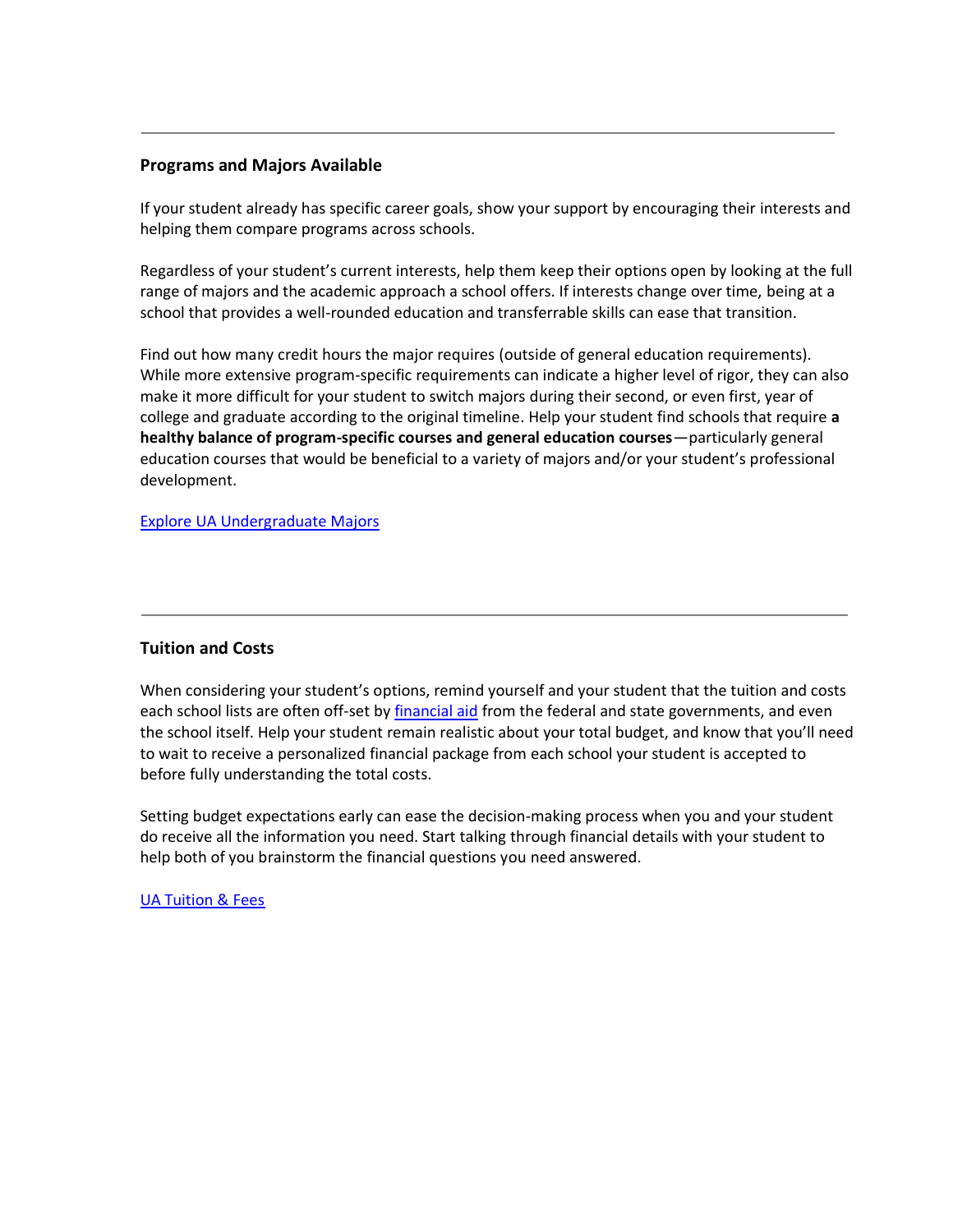#### **Housing Options**

Above all, your student should feel safe and connected in their college housing. Find out what else your student may be looking for by asking these questions:

- How do you envision your first residence hall or apartment?
- How do you feel about having a roommate?
- What are you most excited and/or anxious about when you think about moving into a new space?

These questions may help dig into the deeper needs your student may have regarding their first college living experience—and point you to what should matter most when asking housing questions and touring your options.

[Find Your Housing Fit](https://www.uakron.edu/reslife/halls/best-fit.dot)

## **Campus Facilities**

Is your student seriously considering a highly **technical or research-based program**? Are they most excited about the **community** they will build at college? Are they looking for a specific **classroom experience**?

Knowing these details about your student's interests can help you guide them toward schools and programs that offer what they're looking for. Help your student understand the importance of cuttingedge labs, community spaces, and learning environments by talking through the potential outcomes and requesting to visit these spaces during your campus tours.

If they matter to your student, the labs, classrooms, or community spaces could be the deciding factor between two schools with similar programs and financial packages; don't underestimate the power of the facilities your student will be using every day.

[Resource: Research Facilities & Opportunities at UA](https://www.uakron.edu/research/)